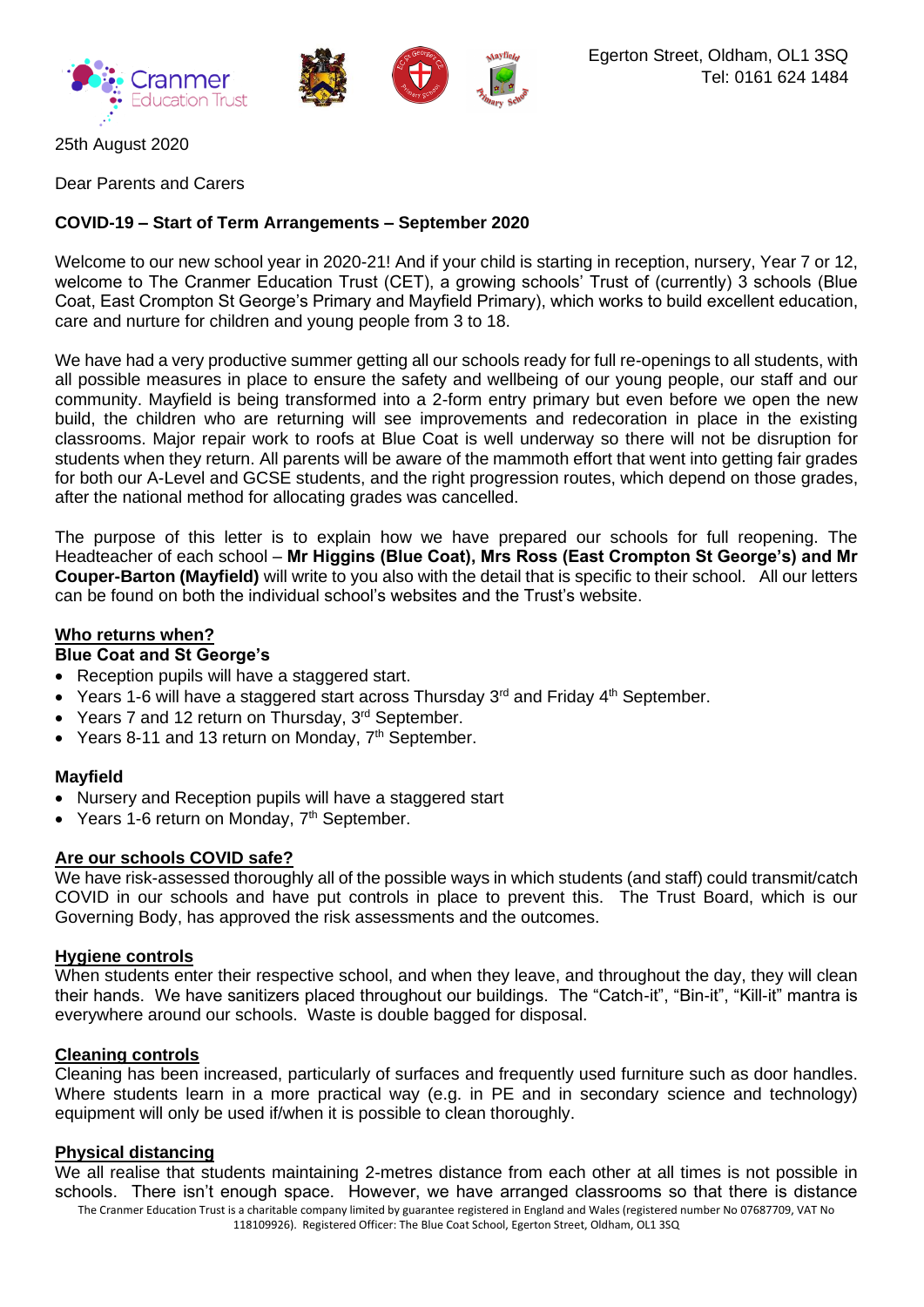

between students, and they don't sit facing one another. They will be reminded repeatedly about the importance of distancing, but parents particularly of very young children in Early Years especially should be aware that it won't be possible to enforce distancing all the time when children are playing and learning together.

# **Restricting mixing between groups of children**

Pupils at St George's will be in a class "bubble". They will have their own specialist class teacher and some TA support. They will stay in this "bubble" during break and lunchtimes. Pupils at Mayfield will be in bubbles of 2 classes (i.e. 60 children), with the exception of nursery.

In Blue Coat (secondary) students will be in year group "bubbles". Each year group will be based in a different building on the campus with its own toilets and recreation area. Secondary students are taught by subject specialist teachers who will move around the campus, but students will stay in their own area/building.

In this way, all our young people will have specialist teachers that they know, and who know them, which will help them feel confident and settled quickly. That will help everyone get up to speed with teaching, learning, making progress and achieving.

# **What about getting to and from school?**

Wherever possible, students are encouraged to walk or cycle to school.

When parents bring children to school, please remember not to congregate and chat, which could increase the chances of the virus being transmitted between people.

Please also remember that Headteachers will not be available for a quick chat as children arrive/leave; parents need to ring school and discuss any concerns they may have over the phone.

The vast majority of Blue Coat students live too far away to walk or cycle. They use designated school buses **or** a public service bus/tram/train **or** they are brought into school by car.

**Students over the age of 10 must wear a face-covering on a public service bus/train/tram** unless there is a specific reason why not. Badges are available if your child cannot wear a mask. We also advise parents to provide a small hand-sanitizer just in case, for use when travelling on public transport. Distancing rules are in place on public service buses, i.e. one person per seat. Government has said that it is providing additional funding for more public transport so that everyone can get to work/school etc with the distancing rules in place.

**The designated school buses are run by Transport for Greater Manchester** which has also asked that students wear face-coverings, as these buses don't just provide school transport. Again, we advise students have a small hand-sanitizer with them.

Designated school bus services don't pick up members of the public. Because the students using the bus are a known group, the companies have not put distancing arrangements in place. Students will sit 2 to a seat. We rely on our students to behave responsibly and respectfully on buses, whether on a designated or public service, to stay in their places and ideally sit/stand in roughly the same place each day so that we can do track and trace quickly if we need to. wea

# **Will the Schools Meals Service be running?**

Yes, in every school. However, it is very unlikely that we will be able to provide hot meals. These have to be served in the dining area and getting all the students through and cleaning/disinfecting between groups of children will make hot meals virtually impossible. Your Headteacher will advise you about the arrangements in your school. As soon as it is safe and practicable to provide hot meals, we will do so.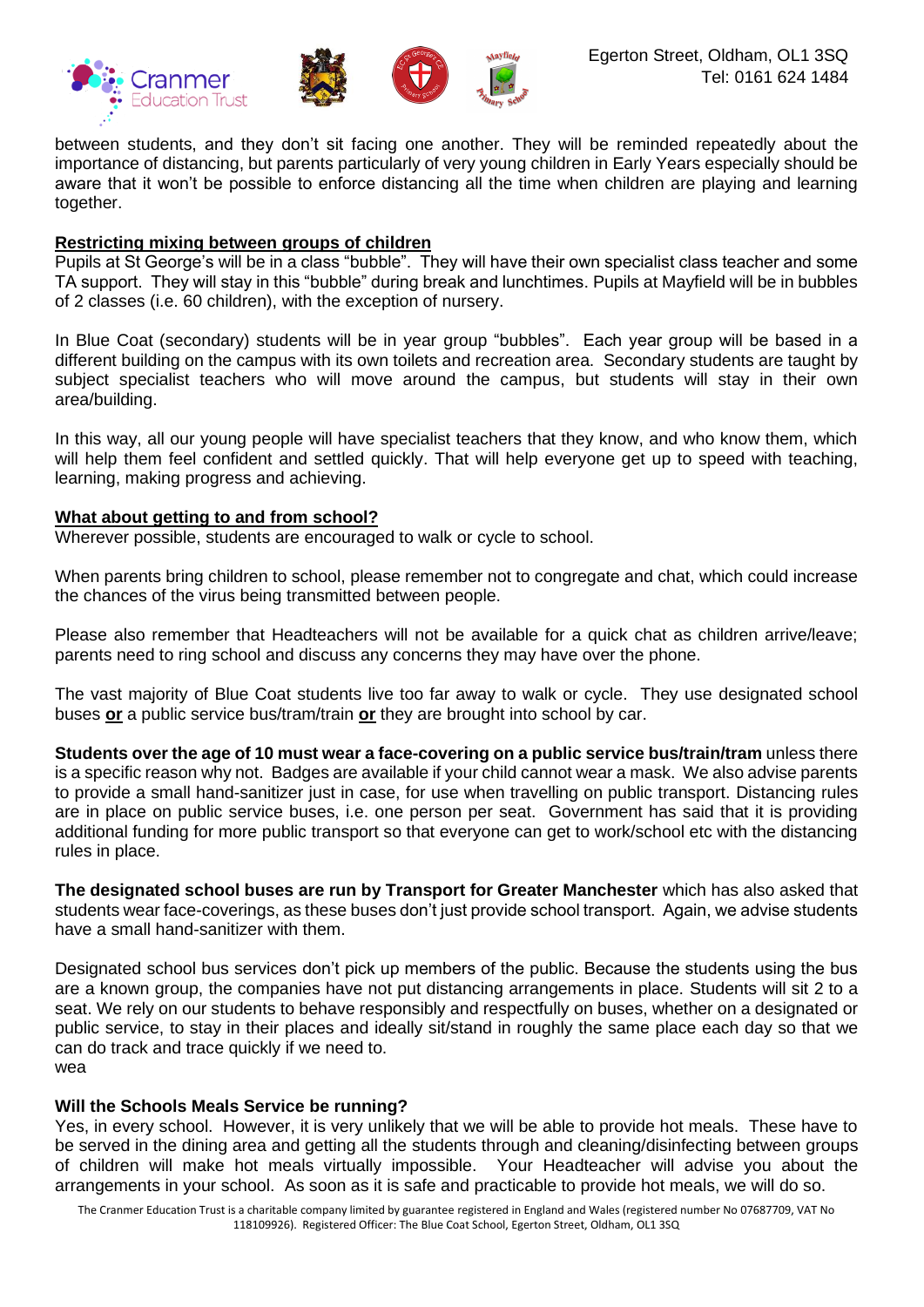

# **Keeping the balance, and looking after our young people**

We all realise that "normal" as it was before COVID isn't going to return for some time. Many people/organisations are dedicated to developing and trialling a vaccine, but that will take time. Until that point, we all have to do what we can to manage the situation safely, whilst ensuring that our young people enjoy the fullness of life as we go.

We are all social animals. Children need social contact with one another to develop fully. They also need the structure of the school day and face to face learning where they can interact with the teacher and the class and get rapid feedback and help. We know our young people have missed quite a bit of learning and have planned that next year, at every level, we will make up for what young people have missed and ensure they move on and progress through this year's work as well. We **may** have to have a few temporary closures for different groups of students, but we have contingency plans in place for short-term closures, if they are necessary.

The important thing is that we work together as schools and parents, to safeguard our young people and give them the educational springboard for their future that they all need and deserve. We mustn't fail them. They are all our future.

### **If my child is at home, will lessons be available online?**

From 1<sup>st</sup> September, the requirement is that all children and young people are provided with education. If parents do not send their child to school, then they may be liable to a fine.

If a young person is absent through sickness, they aren't up to learning, and we help them when they return to school. If a young person is absent because the family has to self-isolate, we will make resources available to help the child to continue learning. If we have to send a group of students home for testing, we will provide resources whilst they await the results. But when our schools are fully open to all, we cannot provide individualised education as well, so attendance is necessary.

#### **What happens if there is a local lockdown?**

We are all aware that restrictions have been reintroduced in Greater Manchester and other parts of the North West. Oldham has further restricted social contact because the number of cases is higher in our area. That said, for the reasons explained above, we all want to keep schools open. It is vitally important for our young people and frankly, it is necessary for parents who also have to work.

The wellbeing and future of young people are seriously impacted by family income and security. They will need a thriving economy for their future employment. Therefore, so long as a school doesn't become a COVID hotspot itself, our Trust, school leaders, the Local Authority, and the Public Health authority want schools to stay open. Education will be a priority for transport services.

# **What happens if a student (or member of staff) contracts COVID?**

If a case is confirmed, we will work with the local public health authority (who have a lot of experience of tracking and tracing interaction in the local area) It appears that the transmission route is more likely to come from outside school from the family or wider community than from inside school, where controls are quite tightly enforced.

The public health authority would need to know who the child/member of staff had been in contact with which is why it is so important to maintain the school bubbles and to know where students are, roughly, on dedicated school transport. One student (or member of staff) being confirmed with COVID will be worrying for their family who will have to self-isolate, but it doesn't mean there is an outbreak in the school.

#### **What happens if I want to speak to my child's teacher or another member of staff?**

Please **phone** the school. Our Headteachers and Senior Leadership Team have a lot to manage and they won't be instantly accessible. If the matter is urgent, a member of our staff will get back to you quickly. It

The Cranmer Education Trust is a charitable company limited by guarantee registered in England and Wales (registered number No 07687709, VAT No 118109926). Registered Officer: The Blue Coat School, Egerton Street, Oldham, OL1 3SQ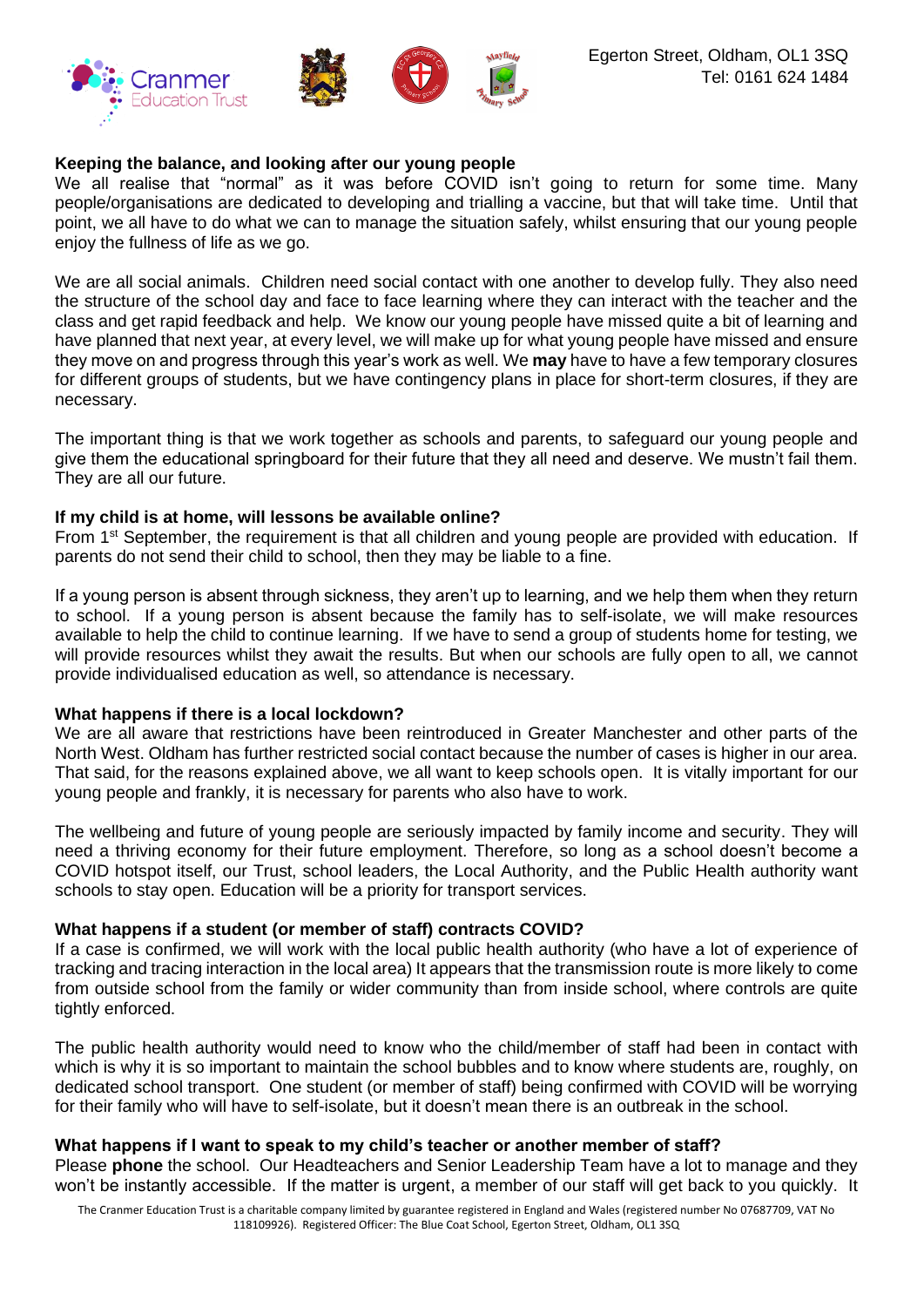

could be the Headteacher or another member of staff and if they need to meet you, this will be arranged, with full distancing in place to protect everyone. Please **don't** email the Headteacher directly. They cannot reply personally to every query. Our office staff will forward your concerns/questions made by telephone, to the best person to get back to you.

# **What will happen about parents' evenings, open days, school performances and concerts etc?**

We will be calendaring dates for forthcoming events. Quite how we run these will depend upon numbers involved, the local situation and what the demands will be on cleaning. It may be that there will be more online events and possibly parents' evenings via Microsoft Teams. Your school will get back to you later in September/October about the arrangements for such events.

# **Can my child wear a face-covering in school?**

Our schools are quite controlled environments. We have the key public health controls in place – hygiene, cleaning, distancing, - to keep children and staff safe without the need for face coverings, which are not required or advisable for children under 11. Educationally, students need to be able to interact and communicate with their teacher/TA. It is very difficult to do this if the child (or teacher) is wearing a facecovering. Teachers, like parents, read a lot from a young person's expressions. They can tell when young people are "stuck" or thinking or anxious. You can't get that from the eyes alone. It is better that we can hear and see clearly what each other is saying and we keep some distance apart.

In secondary we have organized our school so that student movement is at a minimum (it is the staff who will be moving across the campus) and students will not all be eating or otherwise congregating together.

However, if secondary students feel more comfortable using a face mask, then they may wear a plain mask when not in lessons. When the mask isn't being worn it should be put in a bag in the student's pocket, so it does not contaminate other surfaces or become a hazard in itself

If national advice changes, we will of course follow this.

# **Have you considered visors?**

Yes, in detail and we have taken advice. Visors would be not be legally acceptable on a bus or in a shop if they are used as an alternative to a face-covering. Their purpose is to protect the eyes from fluids from coughing, spitting or vomiting. So, first aid staff will have visors, if they are not able to maintain a distance of 2-metres from students whilst treating them.

# **Have you considered taking children's temperatures on arrival?**

Yes, but we have decided this is not the right way to go. Home and school must work together. You will notice if your child is not well. **If your child has a temperature, please do not send them into school.** If they have any other COVID symptoms (a dry cough, a loss of taste/smell etc), arrange for them to be tested.

# **What happens if someone develops COVID symptoms in school?**

They must return home, arrange a test, and self-isolate. The family must also isolate. If your school contacts you to say we are concerned that your child is showing symptoms, you must arrange to collect them immediately.

#### **Will school arrangements change?**

None of us has ever gone through anything like COVID before, so we are learning all the time. We will give you the best advice we can, based on all the information we have.

**We ask you to work with us** so that we can look after the wellbeing of our young people, our staff and our community.